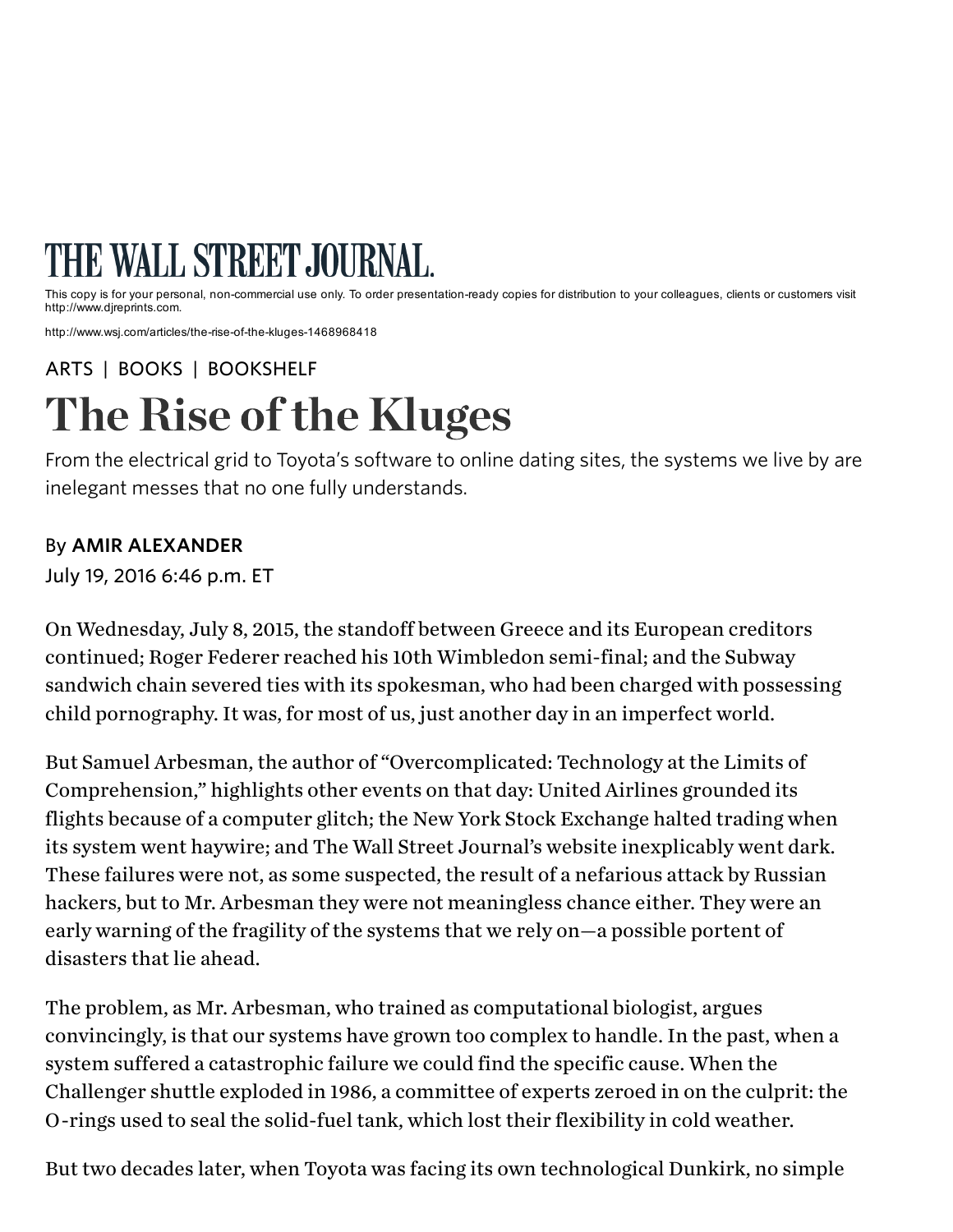

*PHOTO: WSJ*

OVERCOMPLICATED

By Samuel Arbesman Current, 244 pages, \$23

answers were forthcoming. After a number of deaths were apparently caused by its vehicles accelerating uncontrollably, Toyota's software was examined by outside experts in a lawsuit against the company. Their conclusion was less than reassuring: At least some of the deaths were caused not by the failure of any particular part but by the unpredictable interaction of different pieces of software. Not exactly what Toyota owners wanted to hear.

And Toyota, Mr. Arbesman argues, is not an outlier. From the electrical grid to Internet dating sites, the systems we live by have become "kluges"—overly complicated, inelegant, cobbled-together messes. Even experts can no longer fully understand or control them. And as long as this is the case, the rate of

catastrophic failures will only keep increasing.

What, then, is to be done? The obvious solution is to simplify our systems, but that is next to impossible. Once a system is in place it

inevitably undergoes a process of accretion—feature is added to feature and new layers to old ones. Over time, systems are connected to other systems, and each learns to deal with an increasing number of "edge cases"—rare occurrences that barely affect the overall performance of the system but nevertheless have to be accounted for. And so, bit by bit, a kluge is born.

If this was where "Overcomplicated" had ended, it would make for a depressing read.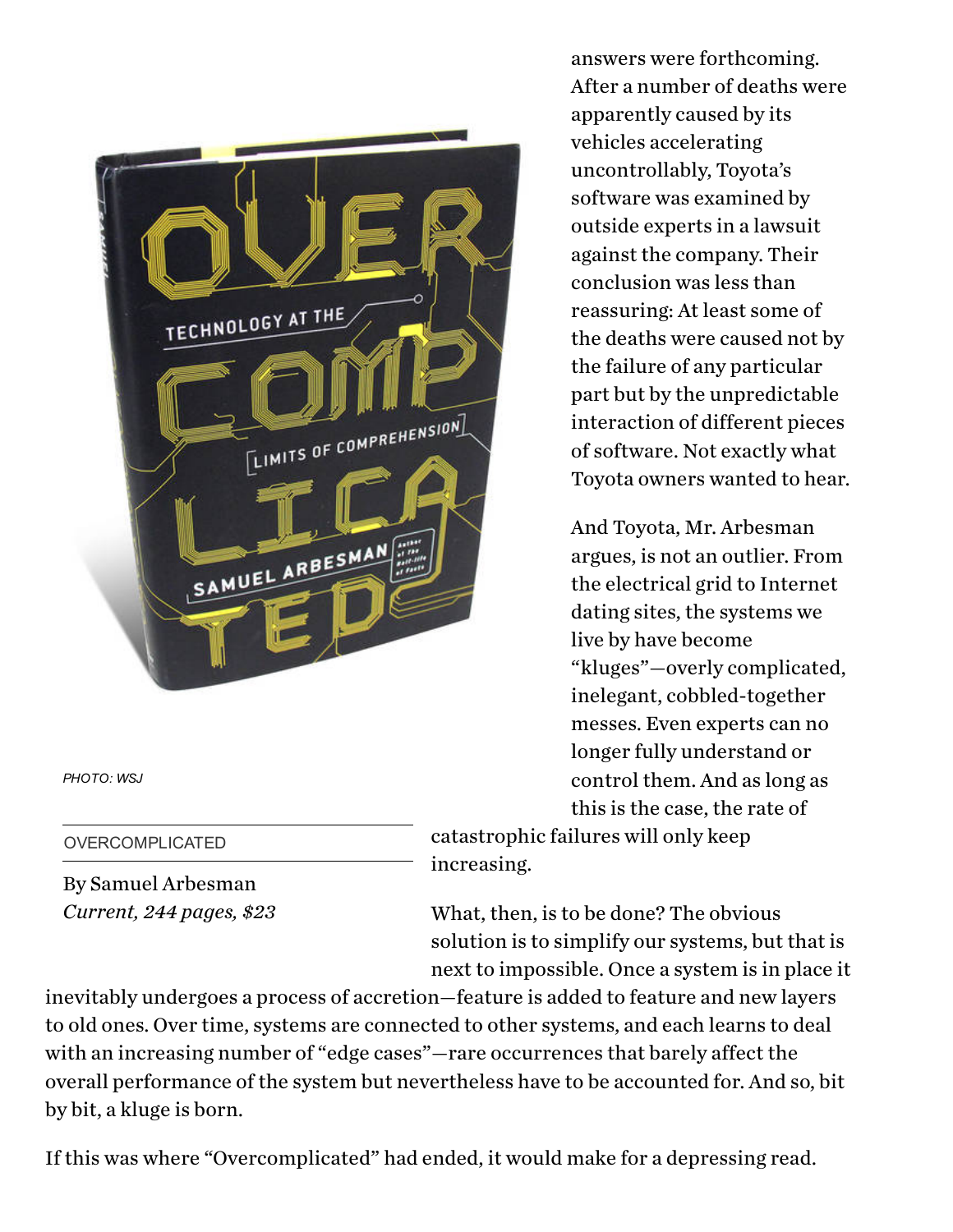Driven by inexorable forces, we have become trapped in the Entanglement, an allencompassing interconnected web that we neither understand nor control. Yet Mr. Arbesman is no doomsday prophet. While we cannot reverse the Entanglement, he argues, we can learn to live with it. The secret is to give up on the idea that we can or should fully understand a system by reducing it to an elegant model. That approach has worked wonders for physicists, as when Isaac Newton formulated the mathematical principle of universal gravity, thereby explaining everything from the fall of a stone to the motion of the planets. But for our world, this approach, elegant and powerful though it is, simply will not work.

Our only hope, Mr. Arbesman argues, is to approach the Entanglement much as a biologist approaches the natural world. Biologists do not look for grand formulations. They conduct experiments and carefully observe. Over time they learn a great deal about the natural world, which becomes more predictable and even somewhat more controllable. Yet they will never delude themselves into believing that they can completely understand biological systems or capture life in a formula.

What is true of the living world is also true for the technological world we inhabit, Mr. Arbesman suggests. Our creations have formed their own enormously complex ecosystems, and we should approach them respectfully, much as we do the natural world.

He is undoubtedly right. The dream that we can fully understand our complex manmade systems is just that—a dream. Yet as powerful as the vision of full knowledge is, the truth is that scientists of all stripes gave up on it many centuries ago. In the early 17th century, René Descartes insisted that the world could indeed be fully known through the systematic application of rigorous reasoning, leaving nothing mysterious and unexplained. For all its allure, however, Descartes's approach proved a dead end. When Newton, writing half a century later, achieved his breakthrough, he did so by abandoning Descartes's quest for omniscience and admitting that he was ignorant of the source of the central component of his system—gravity. Descartes's followers pilloried him for reintroducing magical powers into science, but no matter: It was precisely his humble admission of ignorance that allowed him to formulate his powerful mathematical system.

And whereas physicists may not be quite the proud know-it-alls that Mr. Arbesman suggests, biologists may not be simple fact collectors either. The famous 18th-century Swedish naturalist Carolus Linnaeus, for example, was an accomplished observer and collector, but he was also one of the greatest system-builders in history. His method of classification, a version of which is still used today, sought to encompass all living things in a single great tree of life. Physicists and biologists alike are both humble gatherers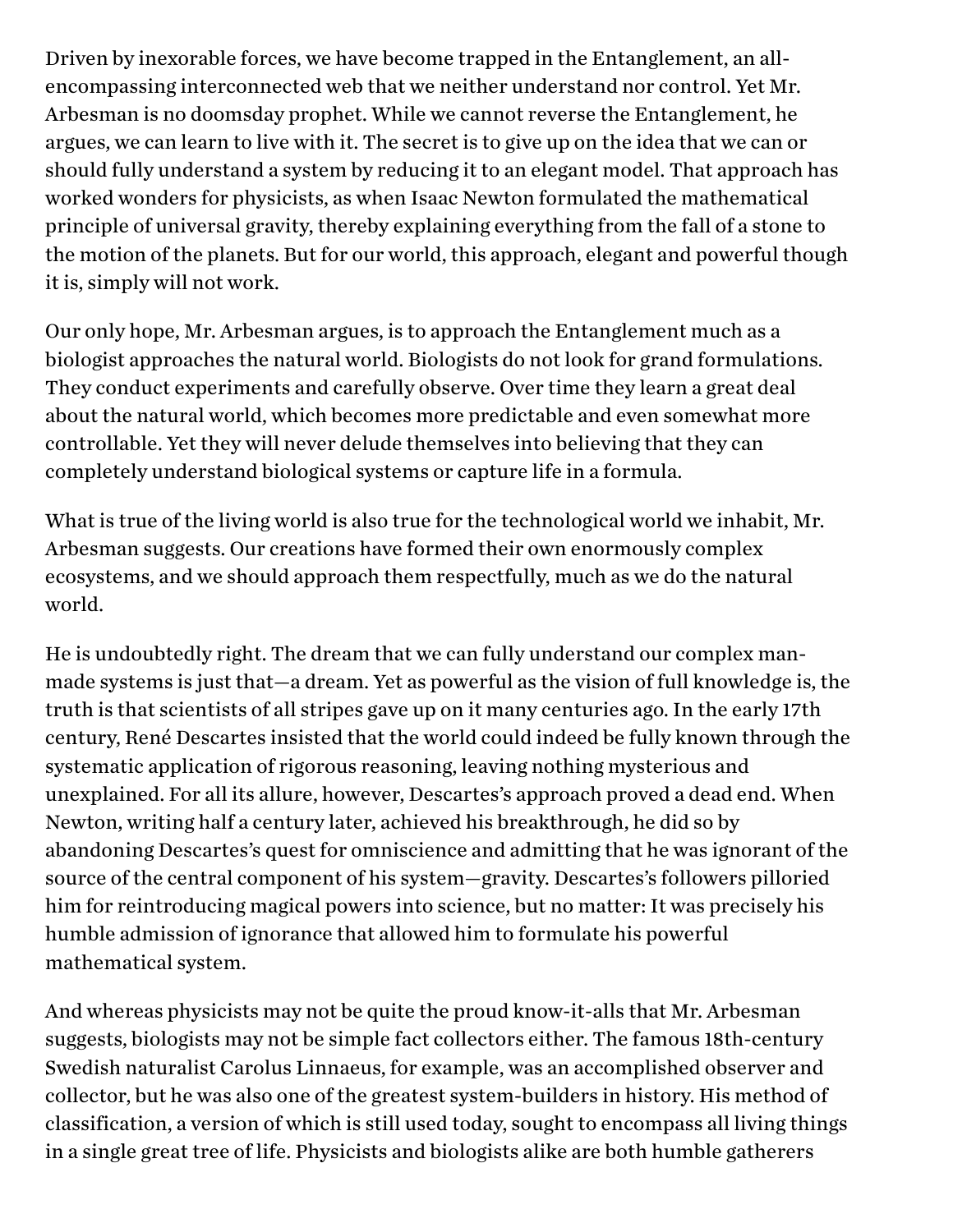and grand systematizers. Successful science, it turns out, requires both.

If we are to avoid many more days like July 8, 2015, we must approach the Entanglement like scientists: humbly, as Mr. Arbesman powerfully argues, but also without giving up on the potential grand theory. But whereas natural scientists study God's handiwork, we will study our own. And that, after all, may be cause for some pride.

Mr. Alexander is the author of "Infinitesimal: How a Dangerous Mathematical Theory Shaped the Modern World."

**What To Read Next...** 



BOOKS

Renovated Beinecke F<br>& Manuscript Library<br>————————————————————



JUMBO [JUNGLE](http://api.cxense.com/public/widget/click/wdbABvnlqJ99xY8vLTF-S3L4d0UfFWv0DPq4UV8ZJlJ9IvfNVx5ftCA0riGs_Pbp-Yk6CptydqB0l-cWt3I93R6Av53vklzEPHeWh282mJpC7FBGVr87tQlls1gMphqiQkpS4k8T_S6rAJZ17ZExNKPXVvV05zK6rUf-a9e8jpD8SGrmBYco7nEdKthyCBQ0j4FFBo5SkSJOP5dqgB2nDSAEhM_L26O3mOwkQ3tnRcIzZqgKnxHO3PtBG1ecboBFl3p0cRRE2N_oHgTWohtsKcUANTV8KAczdTVF_TtMoElgCaTSGtMDFTp3ogpHhYfNvtU8lNniarGvbom66q_W_Ue95dEEGm29aQar4nU8GLFLlh2-y3jftZsaHDDlZilYVNQ7h8oVnLEn1u22psdSTFTM84pzyvUmIWiDL4-iOQRyQzJG6oS8pTobz7X5CdcHWYQ4EG0AKQhVEei1uPw_26GQonpxS79zXARZDzDx58w9BnjQPA1YoZdCIlBDJTEIwraUolh-Uee7qi67KCLhhrLiY-utcTHRn-lVvoPbJ_QNvDz62QzZ9wFMAO1unUjZrp0k0cSvUTFTMbse6JbztKHE6ZBfEoXl7R307l44PUrrmRNVm5OQKHqzx8PSRIq8AbHLfUnLNrf8Qrt4j57MbytMMo6_QgqQdyoyk8BEEiI0?cx_navSource=cx_picks&cx_tag=poptarget&cx_artPos=2)

| Renovated Beinecke Rare Book Home? Here's How<br>& Manuscript Library | $\sigma$ $\sigma$<br>$\bullet$ |
|-----------------------------------------------------------------------|--------------------------------|
|                                                                       |                                |
|                                                                       |                                |
|                                                                       |                                |
| <b>CULTURAL COMMENTARY</b>                                            | <b>BUSINESS</b>                |

CULTURAL COMMENTARY Joseph Conrad['](http://api.cxense.com/public/widget/click/eIY-cjbaaOdmQR04iVr5AcxwfJ6w8OIwWUmwokRbHQAWqEYcrhra0u0sm9tr8icaUOLy7WwWCHlLMOMiI1bGmF-gign_Pe6K-9i2qeb59lmEyMRI1hSabuygJ0wJGh7czE7rVbmI2TvyOn4wAMs0WawMiG2ehVDvR3cc29w9TWkWv_AtZHfbQcTcnGRoEFm1c0HOusEYqwI2zdE8jQ8lGu2_iElv3qoTnwgMo5X44Hfs2vVhG9zntigqhou9JL59AhFZbVhVr_DlcjcpQTO1w-gZ5cBSN0gim1xRCmf1WkzQtxy9lVlZvL5djZqI2BMfbKSu1pEs8_ppJ1t5Jibb8AObnK89-3pQOXdWGjicDXKnTQYZ2PkWW6KlZUyif7Hq9FS0O6dj0_R121CaXz_1fecWlmAwZ1N0zGWDVRJm3vPnG6wUExUk8OuzrSdU77EqW_mpTXN75kXa2hp4rfO4Zf7uvNbmHAshTkrQW5XMr8OJZlB1kGaeq32hdl0LoFOmKLnxP2EL1IE_RFAh6klcMxbossHIi1YhIU7yCqllhYjShGK06GQ2y3fPwZFAAW339ZaBJb2IjmpvFI1xsAcTCSNKm7aJctDS1vF7sNa1S0eeZaCm42O0VpuMyVc3o8MgRAKidhLZjV0iqRJ7gCHxtCoV16e3Ijs30?cx_navSource=cx_picks&cx_tag=collabctx&cx_artPos=3)s Relevance  $\overline{a}$ 

Lucianus Company<br>System System